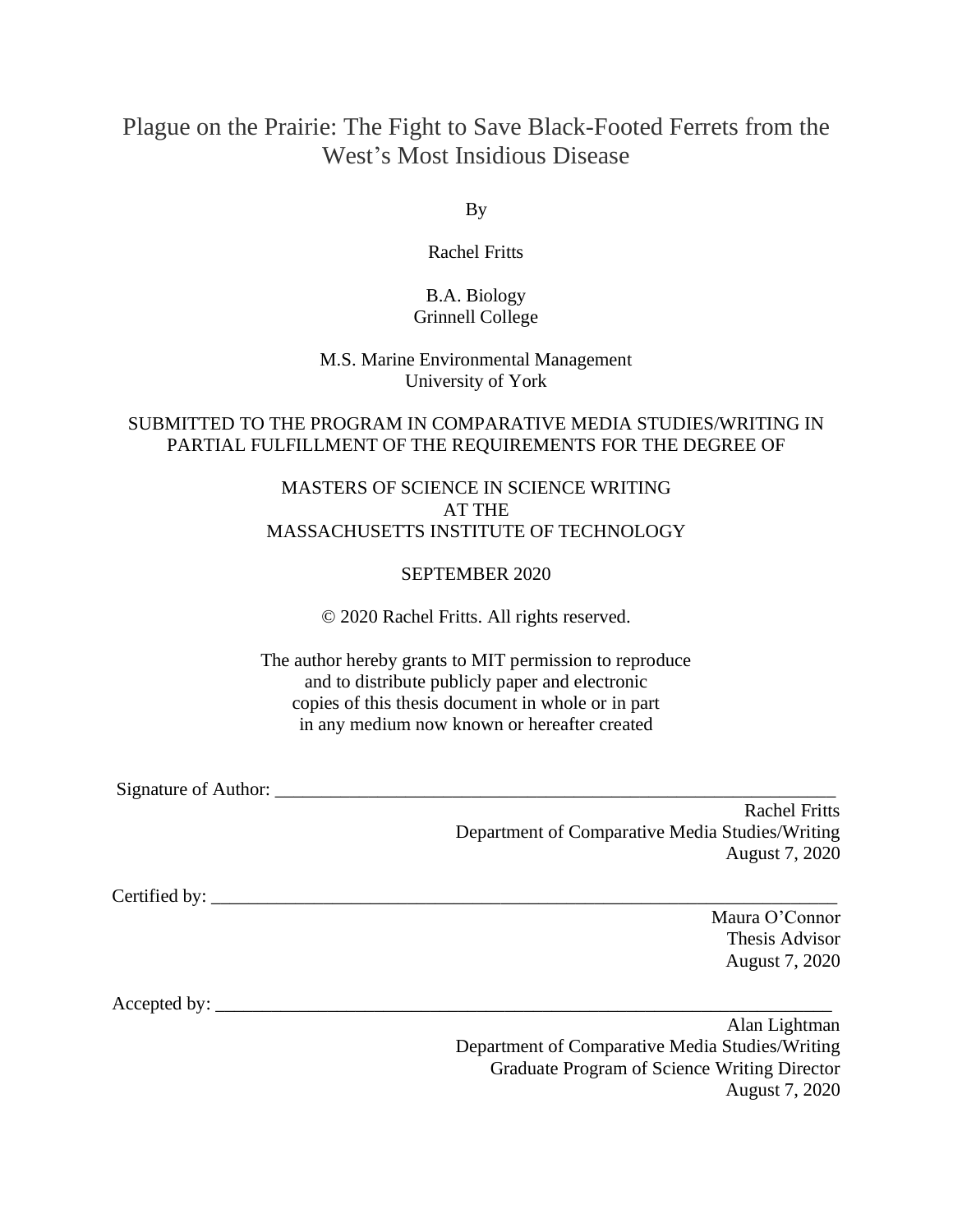# Plague on the Prairie: The Fight to Save Black-Footed Ferrets from the West's Most Insidious Disease

By

#### Rachel Fritts

Submitted to the Program in Comparative Media Studies/Writing on August 7, 2020 in Partial Fulfillment of the Requirements for the Degree of Masters of Science in Science Writing

#### ABSTRACT

When a single remaining population of black-footed ferrets was discovered in Meeteetse, Wyoming in 1981, scientists had one last chance to save North America's only native ferret from extinction. Though the discovered population numbered over 100 individuals when it was found, ferrets began to die at an alarming rate just a few years after the rediscovery of the species. With their options running out, the United States Fish and Wildlife Service made the drastic choice of pulling every single surviving ferret into captivity. Thanks to decades of captive breeding and release efforts involving hundreds of people, there are now a few hundred black-footed ferrets back in the wild today. The black-footed ferret recovery effort has yet to overcome its greatest challenge, however: plague. Keeping ferrets alive in the wild is time consuming and cost intensive. Every wild ferret needs to be rounded up and vaccinated, and insecticides are sprayed over hundreds of thousands of acres each year to stave off the looming threat of a plague outbreak. To make matters worse, ferrets are becoming more inbred each year, making them even more susceptible to disease. Recently the black-footed ferret recovery effort has turned to cutting-edge genetic technologies to introduce more diversity into the ferret line, and, eventually, resistance to the plague. Some researchers think that such drastic measures might now be the only way for black-footed ferrets to ever have a hope of surviving on their own in the wild again.

Thesis Advisor: Maura O'Connor Title: Thesis Advisor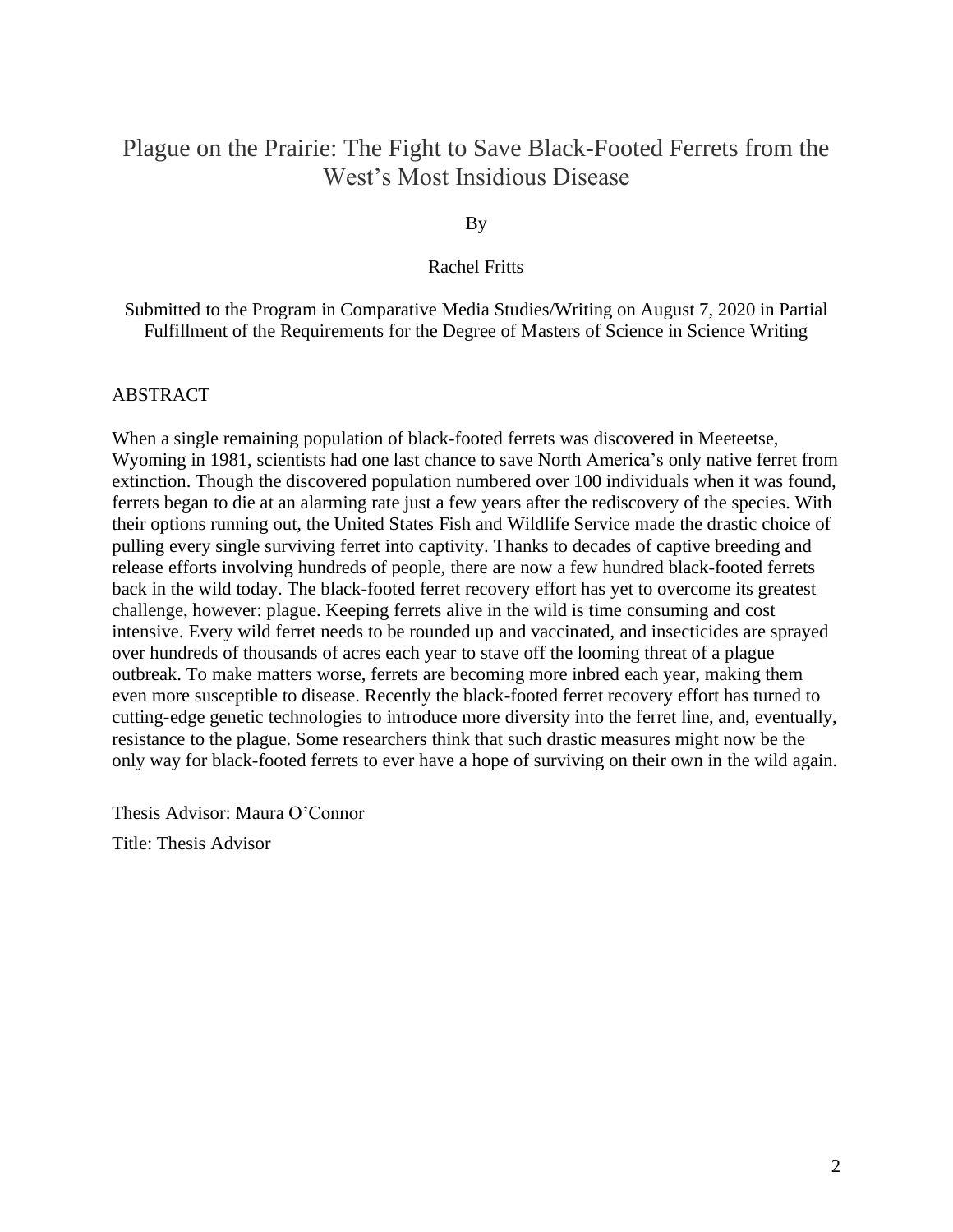The first sign that the killer had arrived in Conata Basin was an eerie stillness. It was a crisp spring day on 12 May 2008, when a group of Forest Service biologists in Conata Basin, South Dakota noticed something was amiss.<sup>i</sup> They were gearing up for a day of field work: installing a cattle-proof fence around a portion of Conata Basin's expansive prairie dog colonies.ii

Overlapping with Badlands National Park, the Basin and its prairie dog colonies provide food (the prairie dogs themselves) and shelter (their burrows) to a dizzying array of wildlife. Fennec foxes, ground squirrels, burrowing owls, mountain plovers, and the park's pride and joy—blackfooted ferrets—depend on the underground city for survival.iii But on this particular day not a creature stirred. No prairie dogs peeked from burrows or squeaked their signature alarm calls. Upon examination, the biologists noticed with mounting concern that the tunnel openings were caved in, covered with cobwebs, derelict with disuse. They were fencing in a ghost town.iv

"That's usually how it happens," says Travis Livieri, a field biologist who has worked on blackfooted ferret conservation in Conata Basin for over 25 years. "All of a sudden, one day, all the prairie dogs are gone."<sup>v</sup>

The researchers abandoned the fence and scoured the landscape until they found what they were looking for. A single dead prairie dog, lying out in the open, untouched by predators. Alarmed, they bagged it up and FedExed the dead body to the Center for Disease Control for testing. They had to act fast. Once present on a landscape, the bacterial culprit they suspected could whip through prairie dog colonies like wildfire, killing nearly 100 percent of its victims. The test results came back with 24 hours: positive. The plague had arrived in Conata Basin.vi

Sylvatic plague is caused by the same bacteria responsible for bubonic plague. Once *Yersinia pestis* hits a prairie dog colony, the best way to combat it is to dust each and every burrow with the insecticide deltamethrin, frequently called "Delta Dust," which kills the fleas that carry it. This means teams of 10-12 people riding out on four-wheelers every day to stick tubes in half a million burrows to thoroughly coat the inside with a spray of insecticide. The method is laborintensive and time consuming. At max capacity, the Conata Basin team could only dust up to 200 acres a day.

"It's like fighting a fire but you can only drive your truck so fast…and you've only got so much water," Livieri says. "So we had to make a decision about what to save, and what to... leave open to plague." By which he means, which animals to let die. By the time the Forest Service biologists found the first dead prairie dog in Conata Basin, the animals had vanished from over 3,000 acres—an area that holds an average of 48,000 prairie dogs. By the end of 2008, plague would hit at least another 8,000 acres.vii

The vanished dogs spelled disaster for Conata Basin's 350 black-footed ferrets, then the largest wild population of the species anywhere in the world. Black-footed ferrets are one of North America's most endangered mammals and rely almost exclusively on prairie dogs for their room and board. After being presumed extinct three decades prior, they were reintroduced to South Dakota in 1997 and Conata Basin had become the gold standard reintroduction site for one increasingly obvious reason: it was the only site within the ferrets' old range that wasn't already infected with plague.viii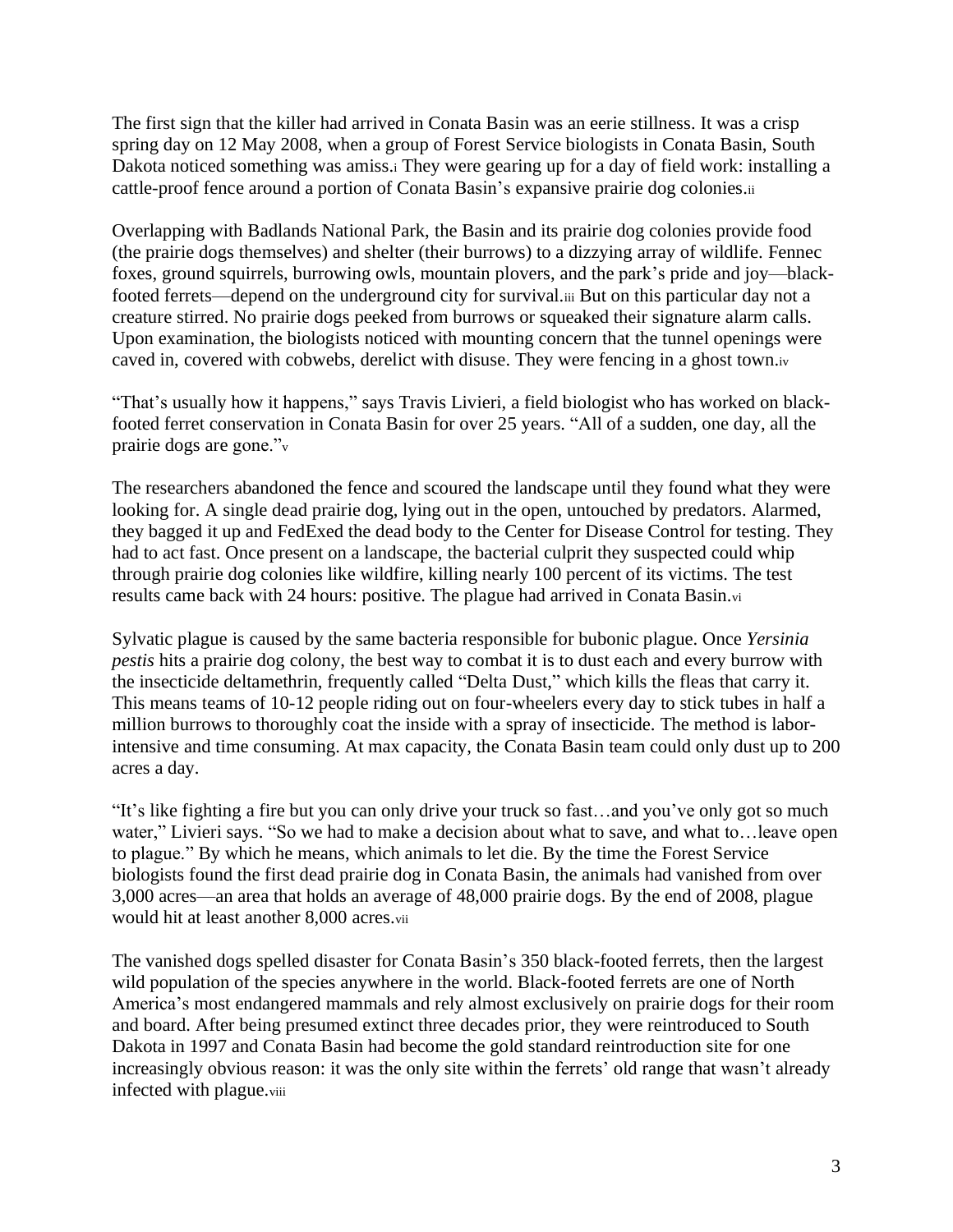The biologists knew they had to take action if they weren't going to lose every single ferret. Livieri poured over his data from the last decade of black-footed ferret monitoring in Conata Basin and directed the dusters to where he thought the highest densities of ferrets were located. Federal agencies like the U.S. Fish and Wildlife Service, which runs the black-footed ferret recovery effort, spearheaded the dusting effort. Livieri, meanwhile, went out night after night, gathering and "like a madman."ix

"There wasn't a lot of time to reflect on the gravity of the situation. We just did it," Livieri says. "May 12, 2008 was the day that changed my life."x

In 2013, after years of intensive dusting efforts and vaccinations, Conata Basin's population of 350 black-footed ferrets had whittled down to just 50. Today, after over a decade of intensive management, the ferret population has crept up to just over 100 individuals.xi

Once plague is on the landscape, it's impossible to get rid of, devilishly difficult to detect, and highly lethal to a wide range of species. Only now, thanks to one of the most involved recovery efforts in the history of the Endangered Species Act, are we fully beginning to understand the toll it's taken on the Great Plains.

Black-footed ferrets' fates are intimately intertwined with plague. The story of this species, pulled back from the brink of extinction but still circling the drain, is about the havoc an infectious disease can wreak when we don't pay attention until it's too late. It's a story of the decades-long efforts of hundreds of people across the country to save one fierce little mustelid and recover an entire ecosystem in the process. It's a story about what happens when we fail a species, and what happens next.

\*\*\*

One to two million years ago, an enterprising group of Siberian polecats made their way across the Bering land bridge, leaving their home on the open expanse of the Eurasian steppe.xii They found a new continent full of creatures adapted to life on the plains. There were massive mastodons, vicious saber-toothed cats, giant camels, and great herds of bison that stretched for miles. But one animal was different from anything the polecat had encountered back home: prairie dogs. These social rodents—the perfect size for a polecat feast—would shape the pioneering mustelid's destiny in the new world.

Polecats are a tube-shaped animal over a foot long, with a cream-colored body, dark legs, a short, black-tipped tail, and a black bandit mask across their face. Everything about them is perfectly adapted to their fossorial, carnivorous lifestyle, where they spend much of their lives ambushing prey underground. Their short skull sports a ridge across the top, called a sagittal crest, which serves as an anchor for powerful jaw muscles housing 34 blade-like teeth. A flexible spine allows them to turn around in a tunnel just four inches in diameter.xiii

Back in Asia, there are no rodents that construct elaborate, underground cities. Rodents there are solitary, or live in smaller, spread out groups. Siberian polecats are likewise solitary, keeping to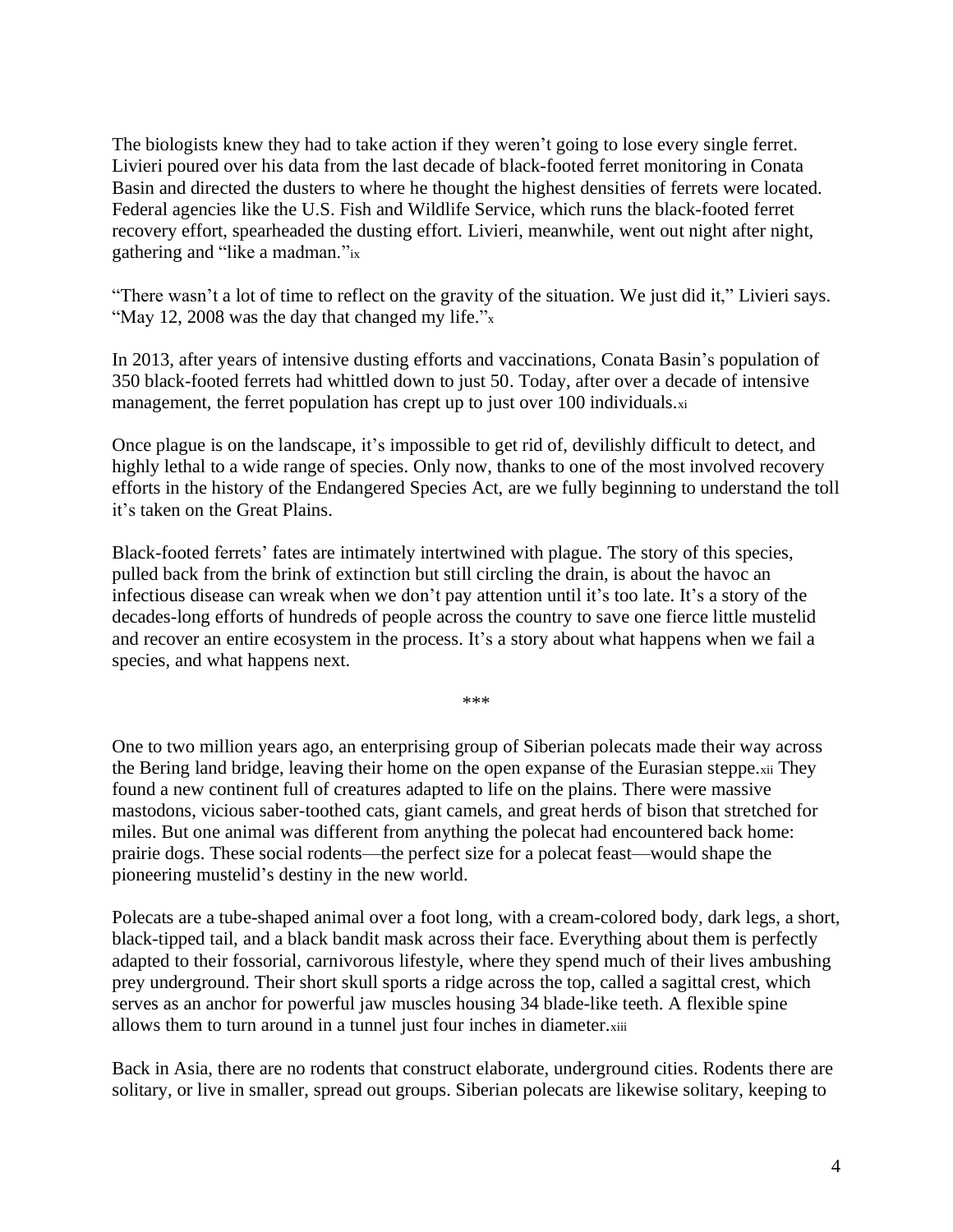themselves and opportunistically snacking on a diverse array of prey. In North America, however, they found something extraordinary in prairie dogs: the perfect food source, living in huge dense colonies that stretched for hundreds of miles, constructing burrows that were the perfect size for these mustelids to find shelter and raise kits. They had found a sort of ferret Promised Land. And their new home changed them.

The polecats became specialist hunters of prairie dogs. While they were active at all hours out on the steppe, in the Great Plains they learned to hunt their prey—typically larger and heavier than themselves—at night. Successful hunters learned to sneak up behind their quarry in their narrow, pitch black tunnels, delivering a quick strangling bite to the neck. By 800,000 years ago, the prairie dog towns had shaped those Siberian polecats into a new species, which we now know as the black-footed ferret. For tens of thousands of years, black-footed ferrets embedded themselves within their new environment, from Canada to Mexico, across the Great Plains to the Rocky Mountains.xiv

Remarkably, ferrets were at virtually no risk of ever running out of food despite a diet that consisted almost entirely of a single species. Prairie dog colonies stretched over an estimated 100 million acres of grasslands housing five billion of the rodents.xv Black-footed ferrets only eat about 100 prairie dogs a year, with each female ferret defending a territory containing an average of 900. Billions of prairie dogs comfortably supported about half a million black-footed ferrets for thousands of years.xvi It was the perfect setup—until it wasn't.

When European settlers began to arrive on the Great Plains with their cattle, they became acquainted with prairie dog colonies themselves. They viewed them as a threat rather than an opportunity: another highly social mammal that served as competition for space and for resources. Farmers and ranchers declared war—a one-sided battle with millions of deaths. Prairie dogs were shot for sport, poisoned, killed by any means necessary. Their burrows were plowed over and converted into cropland. This animosity, and its devastating ecological impact, has continued to this day.xvii While only one to two percent of all prairie dog colonies remain, only one out of the five species is listed as endangered.xviii

"Prairie dogs are so hated in the West," says Kimberly Fraser, education specialist at the National Black-footed Ferret Conservation Center. "They're probably the most hated species in North America."xix

As a result, prairie dog colonies have been confined to smaller and smaller pockets, like fish in a slowly drying-up lakebed, left flapping and gasping in ever-shrinking pools. All the life that depended on prairie dogs for survival were suddenly in deep trouble—black-footed ferrets most of all.

\*\*\*

Unfortunately for both species, in the midst of these eradication efforts, another insidious threat was quietly extinguishing rodents with much less fanfare. In 1900, some black rats scurried onto the docks in San Francisco. The event caused quite a stir in our own species at the time, being as it was the very first plague outbreak on American soil. A man in Chinatown died of telltale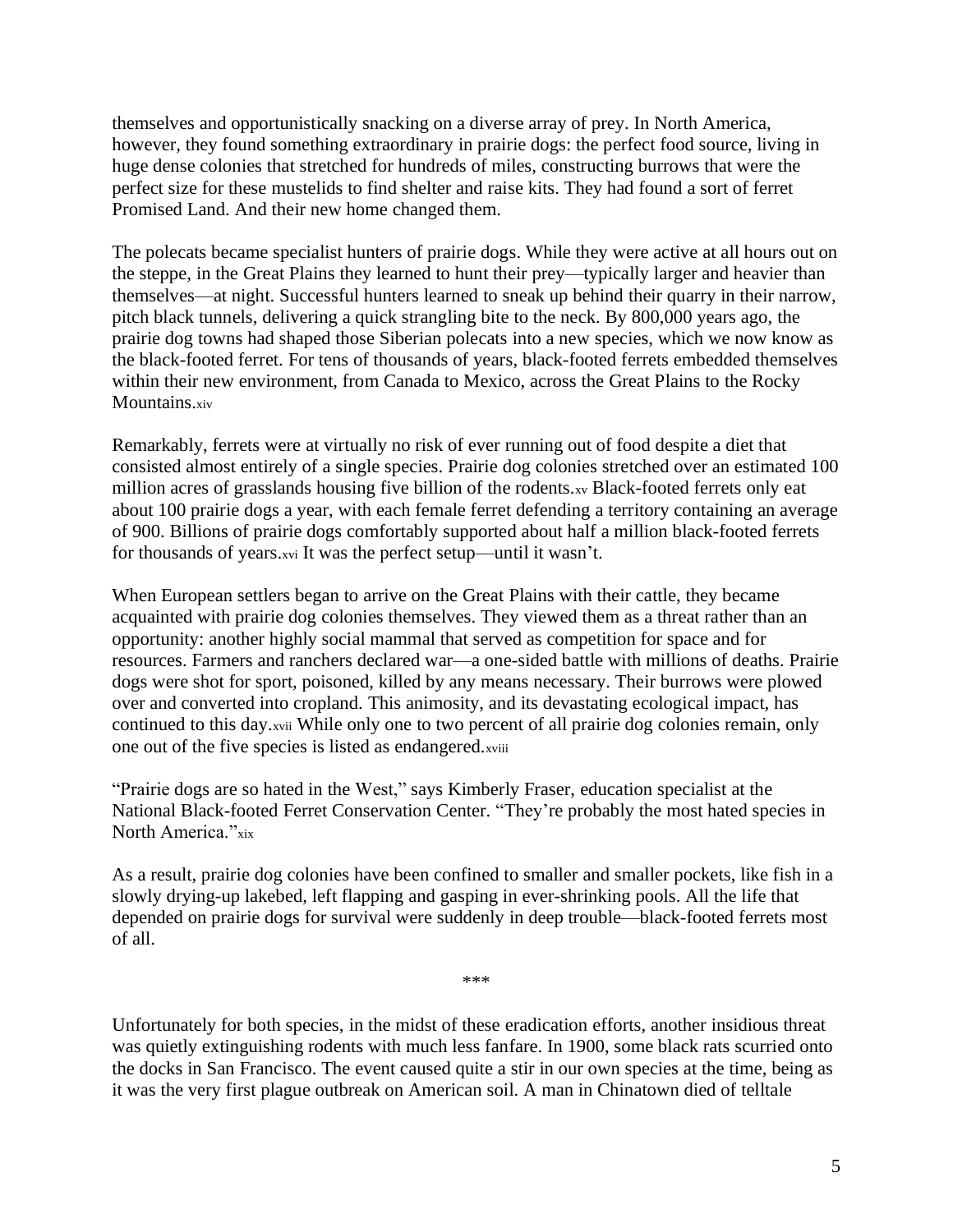plague symptoms, and the whole area was promptly quarantined. Over 100 people in Chinatown died.xx

Meanwhile, those rats, and the fleas they carried, scattered around the city, and then the surrounding area. The fleas hitched a ride on ground squirrels, which spread them still further. By the 1930s, biologists had detected the presence of plague in a prairie dog colony. By 1955, plague had popped up in 15 western states. By 1988, it had reached the South Dakota border, and at least 76 species of mammal had tested positive for plague.xxi

Plague's range, to this day, nearly perfectly overlaps with the range of prairie dogs. While scientists are still unclear on the exact reason for such similar habitat preferences, one thing is clear: as was the case for black-footed ferrets, a city of rodents is a dream come true for *Y. pestis*.

The fact that *Y. pestis* and black-footed ferrets both thrive in prairie dog colonies is not a complete coincidence. Siberian polecats and the plague both evolved on the Eurasian steppe. Tens of thousands of years after black-footed ferrets made the split from their ancestors, *Y. pestis* branched off from its own close relative *Y. pseudotuberculosis.* The two bacteria remain genetically similar, but their strategies for infecting hosts are wildly different. *Y. pseudotuberculosis* is transmitted by water, and not particularly dangerous. *Y. pestis* is distributed by fleas and is one of the most virulent bacteria in the world.

Back on their home turf, polecats and *Y. pestis* seem to coexist relatively peacefully. Each is efficiently deadly, and each is a fairly undiscriminating rodent killer, taking a ground squirrel here, a pika there. Rodents don't gather in high densities on the Eurasian steppe, and even with plague's nearly 100 percent kill rate, no single infected individual can get far enough to do damage to an entire population before it dies. Plague's extreme virulence, in this environment, seems like more of a hindrance than a help. Most bacteria and viruses do not evolve to so effectively kill their hosts, because they are dependent upon their hosts to survive and spread.

"*Y. pestis* breaks the rules of epidemiology," says Dean Biggins, a field biologist with the U.S. Geological Survey who has been studying black-footed ferrets since 1981, and plague specifically for over two decades. "It functions more like a predator than a disease organism."xxii

As he explained, the virus doesn't seem to have a reservoir species, which is an animal that can act as a carrier without dying to spread the bacteria to a new host. It's deadly to most rodents even the ones on its home turf. Biggins hypothesizes that plague might, in fact, be one of the reasons that no social rodents exist in Asia as they do in North America. By spreading out, animals ensure any one infected individual won't be able to spread the plague to many other before it dies. But in a packed-together prairie dog colony, a single sick individual can trigger an outbreak that spreads like wildfire.

Even when there isn't an obvious outbreak, plague appears to have a serious effect on the health of prairie dog colonies, and the black-footed ferrets that so heavily rely on them. When Biggins experimentally sprayed prairie dog colonies with the flea-killing Delta Dust, prairie dog survival jumped up to 45 percent in his study sites.xxiii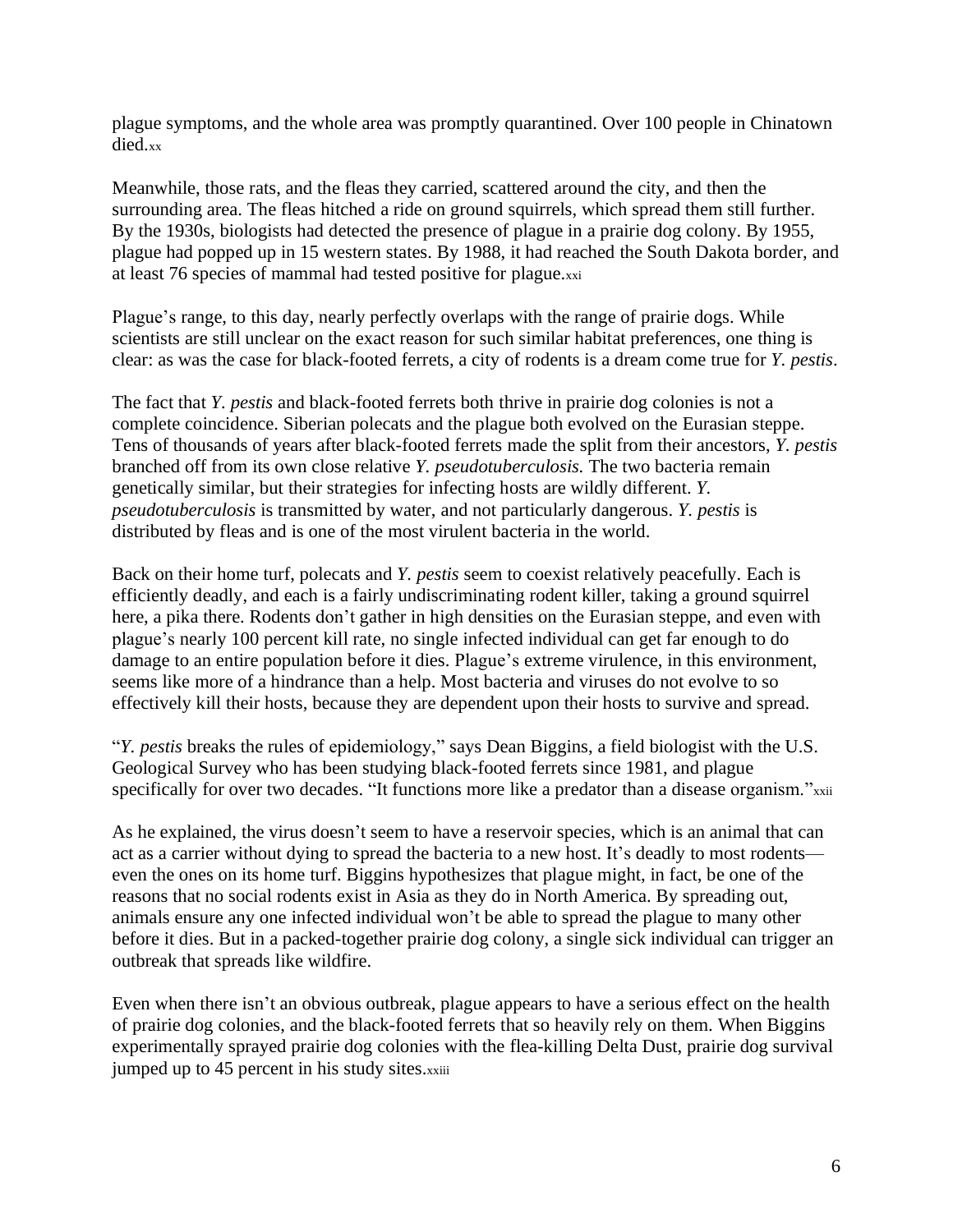"That experiment was really revealing," Biggins says. "That was the clincher, that there was low-level plague that was very common." Common, but almost impossible to detect. During the same study, Biggins and his colleagues tried very hard to detect the plague. They tested thousands of fleas in the lab, and only got positive results a handful of times. When researchers test prairie dogs at sites with plague present in its background, or "enzootic," state they come back negative as well. Though they know it must be there.xxiv

Plague can also hide in a body, undetected, as it replicates. "By the time your body realizes that this plague bacterium is infecting you, it's already raging," Livieri says. "If it wasn't so devastating to our wildlife, you'd almost be impressed by it."xxv

Plague's impact on prairie creatures went largely unnoticed for almost the entire 20th century. It evaded detection due to its insidious nature in part, but also because most researchers just weren't looking for it. "The interest [in the plague] has not seemed to spill over into understanding the ecology of this organism," Biggins says. "The interest in humans and black rats has kind of led us astray."xxvi

While there were a couple of surveys that tracked its march east, no one realized how much havoc *Y. pestis* was wreaking, how many deaths had gone unnoticed. By the 1970s, black-footed ferrets were presumed extinct. At the time, biologists suspected the culprits were a disease called canine distemper—a viral infection related to measles and spread by dogs—and habitat loss.xxvii Then a single remaining ferret population was discovered one fall in in Meeteetse, Wyoming.

\*\*\*

On September 26, 1981, the Hogg family was about to sit down to breakfast at their family ranch in Meeteetse, Wyoming, when Lucille Hogg, the family matriarch, noted that she had heard their dog Shep raising a commotion the previous night. Suspecting Shep had picked a fight with a porcupine, she sent her husband John out to investigate. But the tube-shaped animal he saw lying on the ground was a creature he had never seen before. Perplexed, John took the animal inside and laid it out for his wife and kids to see.

Lucille announced that she liked the exotic look of it, and wanted to have the creature stuffed and mounted for her mantle. So, when the family drove to town to run errands later that day, John put the strange animal in a sack and threw it in the truck. After they visited the post office, the family walked across the street to the local taxidermist.xxviii

Upon seeing the contents of the sack, the taxidermist got a strange look on his face, and rushed to the back of the shop to make a call. When he returned, he informed them that his suspicions had been confirmed. The Hoggs had brought in a black-footed ferret, a species that was presumed extinct and last seen alive in the wild seven years prior and 500 miles away.xxix He informed the Hoggs he would have to confiscate the animal immediately. Lucille never did get that ferret mounted on her mantle.xxx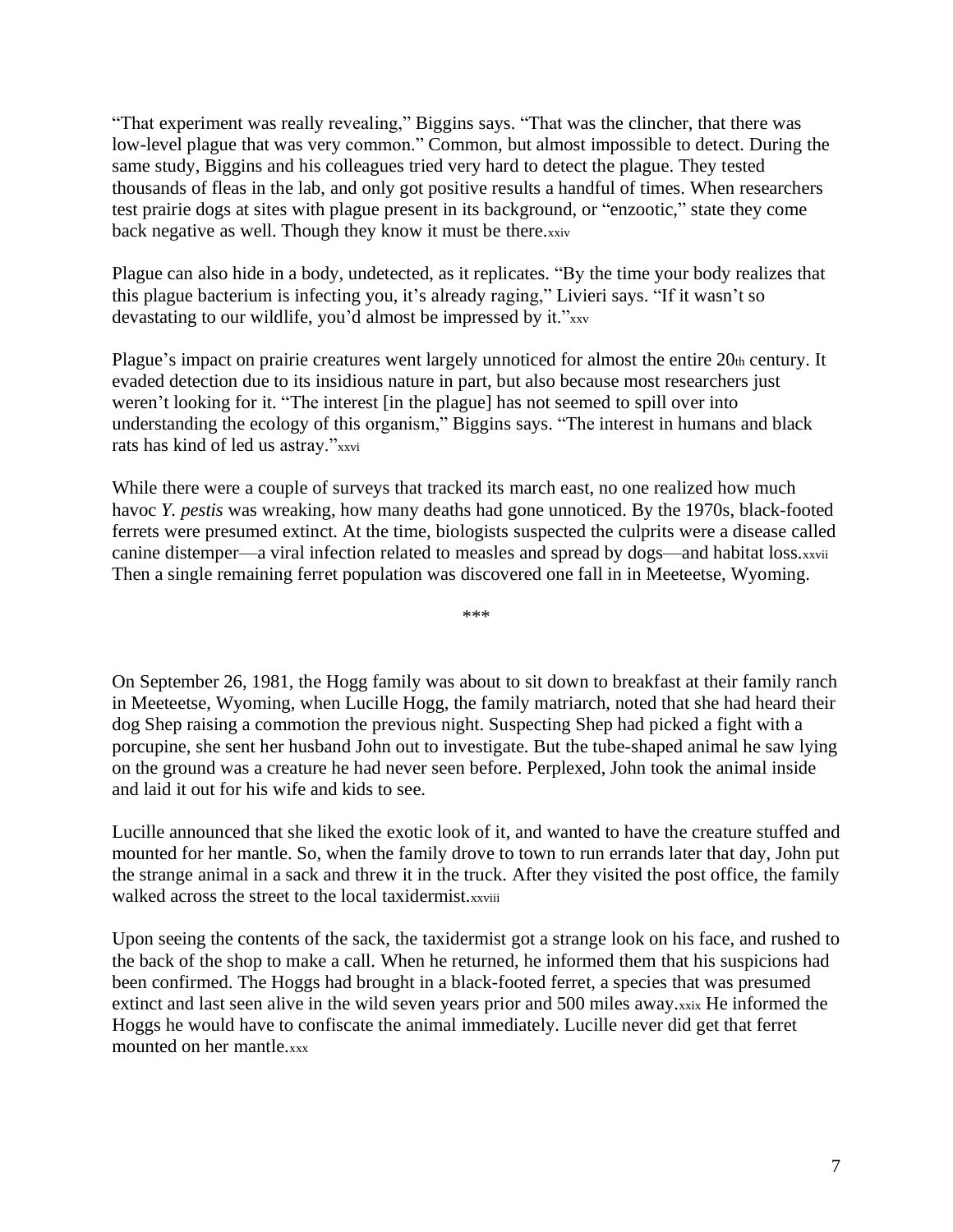It didn't take long after the town taxidermist made his call to the Wyoming Game and Fish Department for biologists to descend on Meeteetse. Where had this ghost ferret come from? Were there others? After expanding their search, they struck gold. A prairie dog town on the neighboring Pitchfork Ranch was harboring over 100 black-footed ferrets.xxxi Wildlife biologists were ecstatic. Against all the odds, they'd been given one last chance to save the species. The Wyoming population, they would later learn, was saved by its isolation, having been cut off from other black-footed ferrets for perhaps thousands of years.xxxii This isolation would come to be a blessing and a curse.

Once the biologists found live ferrets, it was time to take the effort national, and they called upon the U.S. Fish and Wildlife Service. Dean Biggins was doing field work in nearby Shereton, Wyoming at the time. Looking back, he says, it seems inevitable that he was called in. Ferrets' nocturnal, underground, anti-social lifestyle makes them particularly tricky animals to directly observe in the wild. Biggins' research at the time involved radio telemetry, in which researchers trap and radio collar animals, then use the collar to follow their movements.

The very first ferret captured at Pitchfork Ranch was radio collared, and Biggins was called in two days later. All of the biologists were highly motivated to get as much data on black-footed ferret ecology and biology as possible, as quickly as possible. They knew they might never get another chance.

Over the next couple of years, radio telemetry work at Meeteetse "pretty much became my fulltime job," Biggins says.xxxiii For several years after the 1981 discovery, he and other biologists intensively studied the ferrets in their natural habitat. In 1984, a survey of the population came back with 124 healthy individuals.xxxiv But in 1985, a plague outbreak hit the prairie dog colony and ferrets began dropping dead.

"We were losing prairie dog colonies right and left, a lot of acres," Biggins recalls. Biologists thought the ferrets were dying from the double blow of canine distemper and loss of their food source to the plague. But that hypothesis didn't quite square with what they were seeing.

"The ferrets seemed to precede the decline in prairie dogs, and we were scratching our heads, going 'well, they're supposed to be resistant [to plague], but they sure don't look like it'," he says. "We have a lot better picture now of what was probably happening back then."xxxv

In hindsight, it might seem absurd that biologists assumed black-footed ferrets were immune to the plague. But ferrets were hard to study, and by the time researchers began to try to understand them in earnest, they were already nearly extinct. Biologists had to rely on indirect evidence. Most predators, like coyotes and badgers, seemed to be immune. And when researchers injected domestic ferrets with plague bacteria to simulate a flea bite, they were similarly unfazed.xxxvi Plague was considered a rodent disease, first and foremost, and not even the Meeteetse disaster was enough to push scientists to question that basic assumption.

All they knew was that black-footed ferrets were slipping through their fingers yet again, and if they let this population die, the species would finally be well and truly extinct. With no viable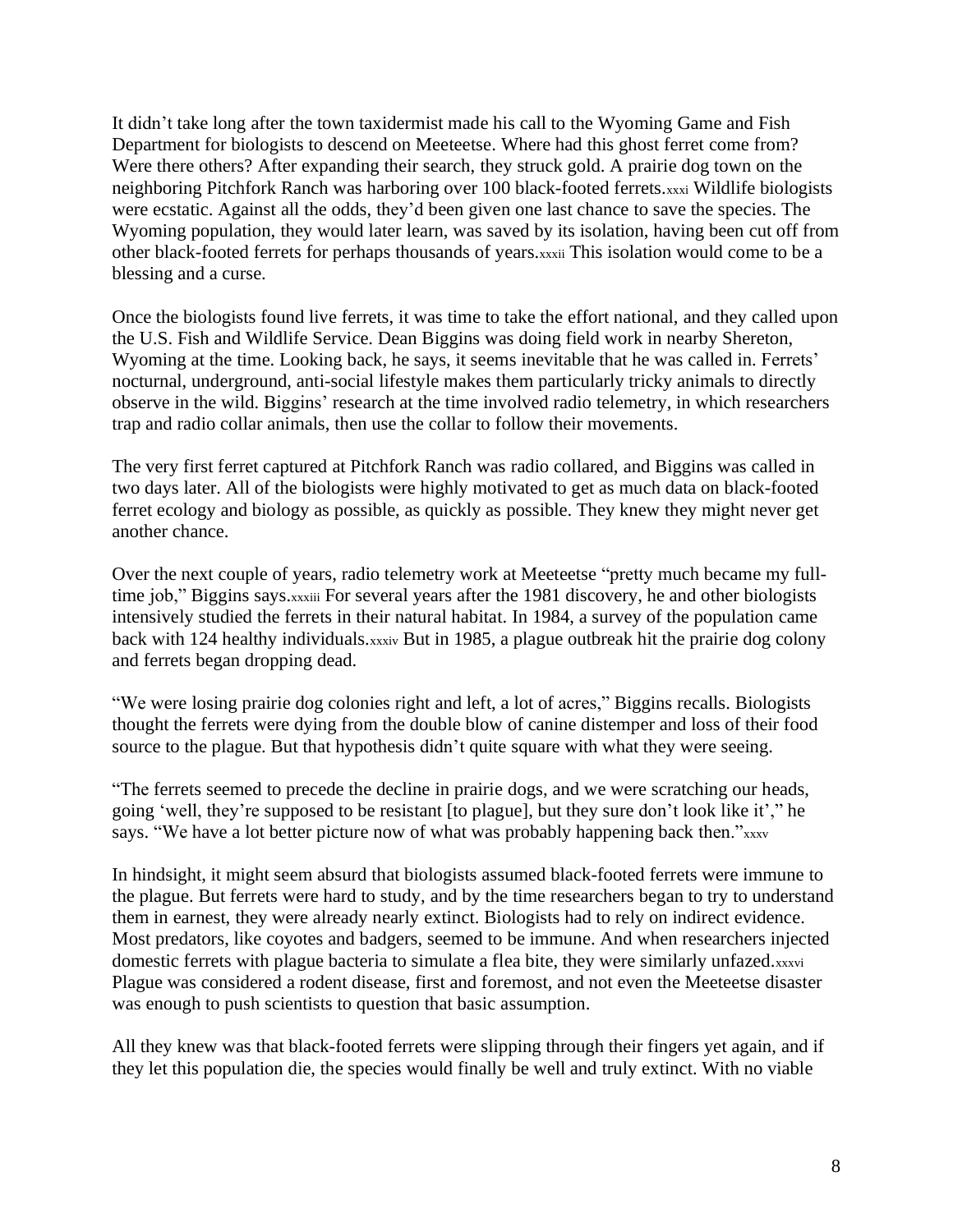alternative, USFW approved the roundup of every remaining ferret in the Meeteetse population.xxxvii

"In the black-footed ferret program, sometimes we make bad decisions," says Livieri. "Not because we are bad decision makers, but because we have no other decisions to make."xxxviii

By the time USFW made the desperate call, it was already nearly too late. Searchers found just 18 ferrets, several of which promptly died in captivity. It was not at all evident whether the drastic call had been the right one. "There was a lot of strife and a lot of arguing," Biggins says. "We were on pins and needles for a while wondering if we had contributed to the extinction of the species."xxxix

It would take years to grasp the full significance of that moment. Biggins' entire career has been spent grappling with the ramifications of that singe decision. A young field technician at the beginning of this saga, Biggins' face is now lined from age and sun, his hair and mustache a dignified silver. He speaks matter-of-factly, in an amiable Western drawl. While he's semiretired, he's still personally involved in fieldwork and weekly calls with the black-footed ferret recovery program he helped shape.xl

After his radio telemetry work, Biggins was thrown into captive breeding research, helping the effort to grow just seven ferrets into a captive population of 200 by 1991. That year, USFW chose Shirley Basin, Wyoming as the first release site, and Biggins was tasked with figuring out how to teach captive ferrets to survive in the wild and chase down prairie dogs. The first release attempts went poorly. With no experience of the outside world, most of those early releases were promptly eaten by coyotes, badgers, and even a golden eagle.xli

Biggins spent the better part of a decade developing a pre-release bootcamp for young ferrets to increase their chances of surviving in the wild, using pens built at an old military facility in Pueblo, Colorado.xlii It was during this phase of his career that a devastating accident helped uncover the truly existential threat plague posed to black-footed ferrets.

To supply the prairie dogs for his studies, Biggins employed a man who captured and killed prairie dogs for ranchers. The man would bring in live prairie dogs, which were quarantined and tested. He'd also bring in dead prairie dogs for the center to test for various diseases. The two groups of prairie dogs were stored in separate freezers.

Then, in the summer of 1995, there was a personnel change. The dead prairie dogs brought in for testing were instead fed to 30 of the center's captive ferrets. The ferrets began to hemorrhage internally, and their lungs filled with fluid. Twenty-seven ferrets died. Two of the prairie dogs had been infected with plague.xliii

"At the time, it was probably the lowest point in my career. It was a total disaster," Biggins says. "That was a real kick in the head for us."xliv

The incident followed another that had happened at a research facility in Sybille, Wyoming the previous year, and quietly written up in a journal article. In February 1993, a lone male slipped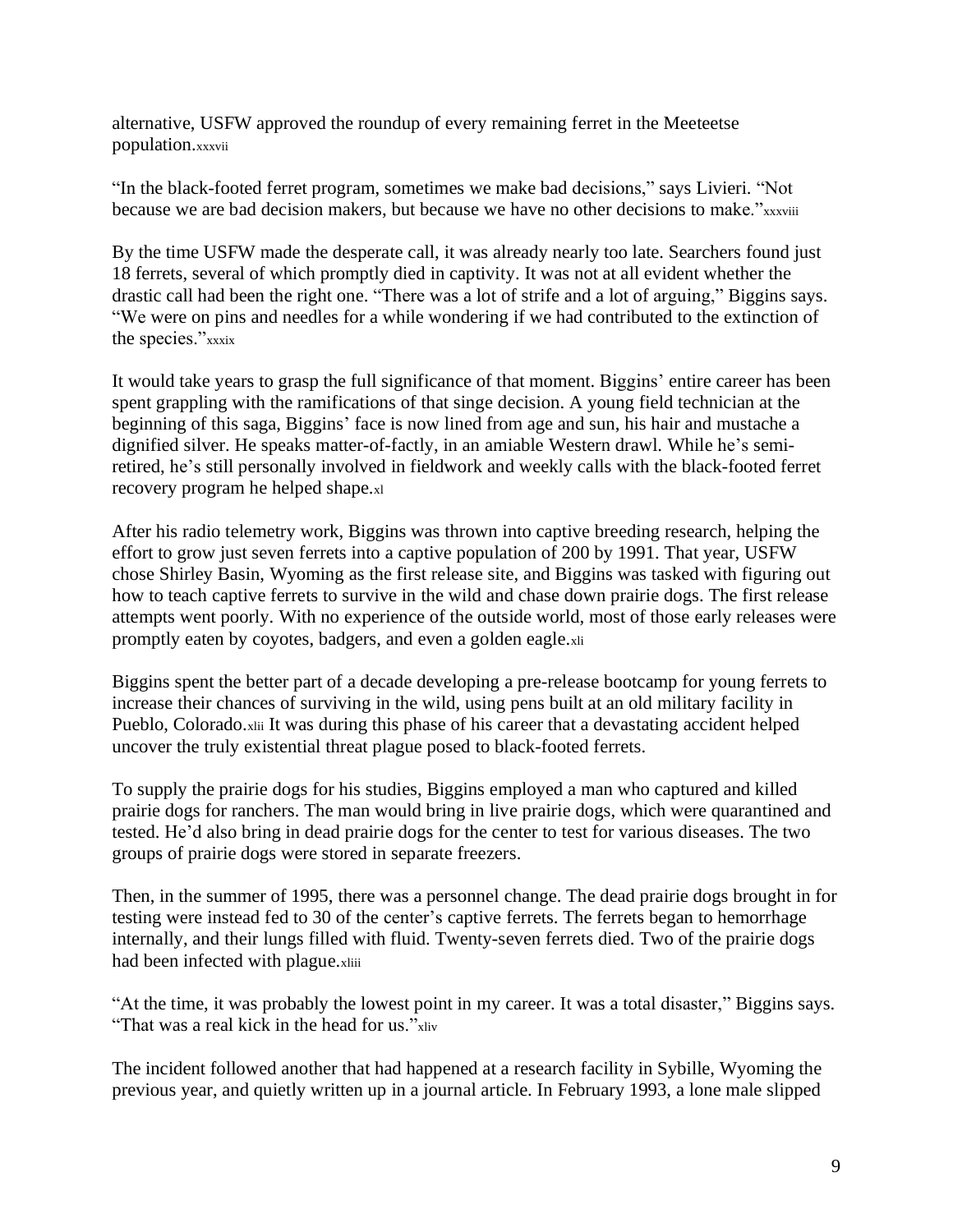out of his enclosure. After a search, he was captured two days later, seemingly in good health, and put in quarantine as per standard procedure. The lab technicians on duty anesthetized him to run some tests, and noted that when he woke up, he didn't seem particularly interested in his dinner.

When they returned the next day, he was dead. Red foam coated the ferret's nose, and a postmortem revealed that his lungs were full of white froth. The paper notes that "it is possible" that black-footed ferrets could be more susceptible to plague than domestic ferrets.xlv

\*\*\*

It is very difficult to detect plague before it is too late, which is why the best way to protect against plague is keep it from infecting an animal in the first place. Not unlike a ferret winding its way through a prairie dog burrow waiting for the opportune moment to strike, *Y. pestis* remains hidden within its hosts' body until just before it issues its death blow.

Once *Y. pestis* has infected a flea, ideally (for the bacteria), the next few days go something like this: the bacteria begin to form a biofilm in the space between the flea's probing mouthpart and its gut. Once the biofilm has closed off this space entirely, the flea's attempts to feed are in vain—no blood can reach its stomach. The blood instead hits the biofilm, mixes with plague bacteria, and is regurgitated back into the new host. The flea dies of starvation within five days. *Y. pestis*, meanwhile, travels through its' host's bloodstream to the lymph nodes, where each bacterium multiplies and causes swelling (called a "bubo," thus, "bubonic plague"). But here's the trick: the host's immune system is none the wiser.

To escape detection, *Y. pestis* deploys a number of stealth proteins. Plasminogen activators destroy blood clots and clear the way for the bacteria to spread through the bloodstream. F1 antigens—gel-like capsules the surround the bacterium—stave off white blood cell engulfment. And when the bacteria move on from lymph nodes to the liver and spleen, V antigens act as an anti-inflammatory immunosuppressants, sending the host's cells a signal that everything is fine and under control even as the organs lose function. When the organs are fully destroyed, the bacteria spill out into the bloodstream and sweep through the entire body. Death soon follows.xlvi

From the moment the black-footed ferret was listed as an endangered species to the unfortunate instances in the mid-1990s, researchers were sure that this attack from within was only affecting prairie dogs. They thought ferrets were simply more vulnerable to the prairie dogs' disappearance. But the mishaps prompted researchers to directly test the impact of plague on black-footed ferrets for the first time.

By 2000, studies of black-footed ferret susceptibility to plague were well underway. The prognosis was as bad as it possibly could have been. Not only were prairie dogs hyper-sensitive to plague, but so were black-footed ferrets. And they could catch it directly, from fleas, or indirectly, by eating infected prairie dogs.

Tonie Rocke, a research epidemiologist with the Unites States Geological Survey, was called upon to figure out whether a plague vaccine developed for the U.S. army would work for black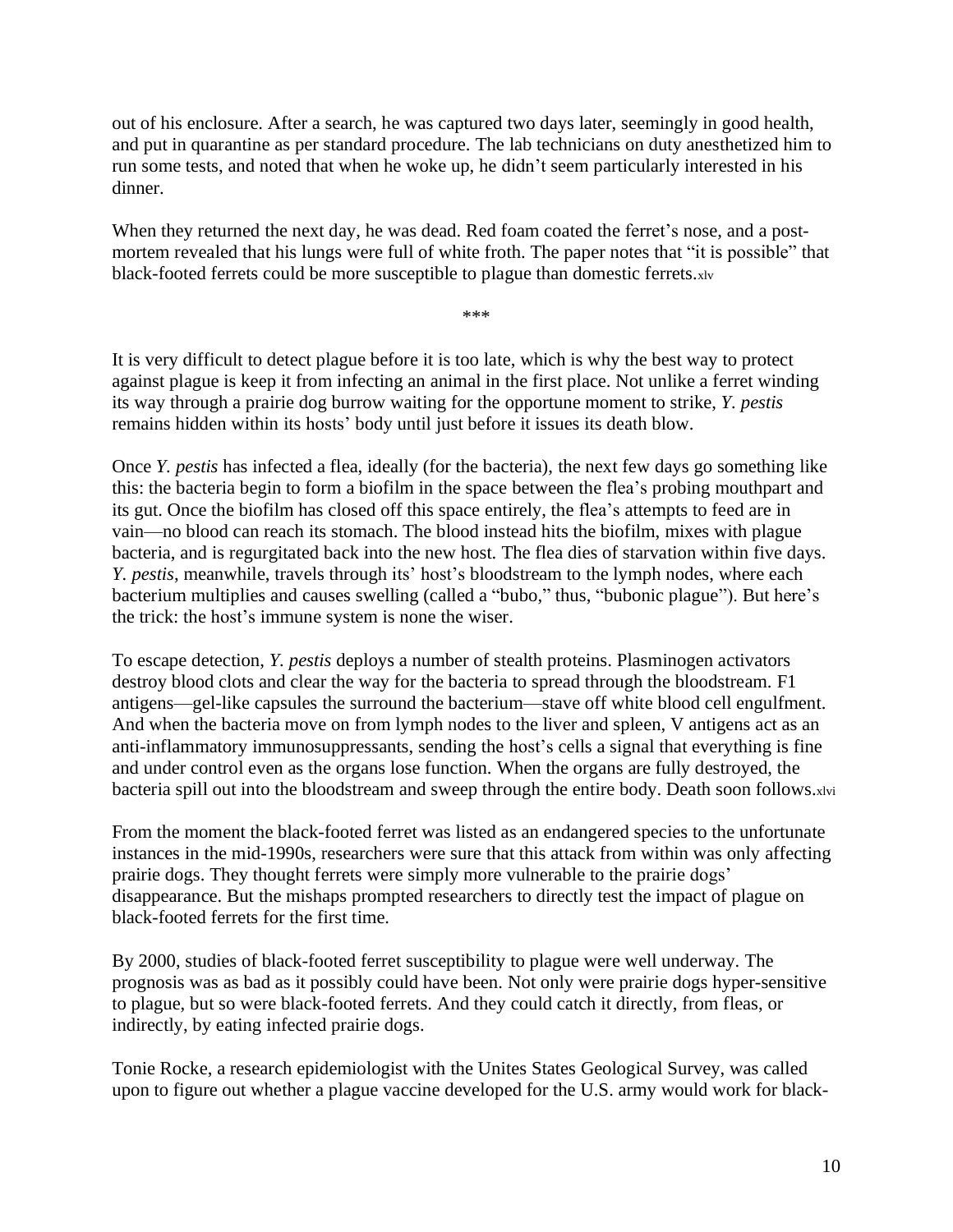footed ferrets. In a rare stroke of good news, the vaccine worked perfectly, though it was most effective after three doses. This "F1-V" vaccine contains its namesake proteins, which teach the immune system to detect them as a threat and develop antibodies.xlvii In a follow-up to the experiment in which Biggins tested prairie dog survival in colonies sprayed with Delta Dust, researchers compared survival of vaccinated and unvaccinated ferrets on captive release sites. The results were even more striking. When vaccinated ferrets were released onto prairie dog colonies, their survival increased by 240 percent.xlviii

But there is still a frustrating amount that researchers don't understand about plague. "It's just very complicated," Rocke says. "It's a really really complicated disease with lots of different vectors and different mammals that can be infected with different routes of transmission." And the challenge of studying it is compounded by the fact that the plague's favorite prey has a penchant for burrowing. "It's not so easy to understand the dynamics of the disease when you can't follow them underground," she says.xlix

Livieri echoes this frustration. The success of vaccinated ferrets, even in areas with no obvious plague outbreak, prove that plague has a big impact on this species at all times. But how is it possible that something that seems so obvious and deadly can hide so well?

"The million-dollar question is where does it hide," Livieri says. "We know that plague is present in low levels in the background all the time. Where does it hide in that background lowlevel period? We don't know. What are the conditions that allow it to re-emerge? We don't know."

Livieri grew up in Wisconsin and had never been west of the Mississippi before he happened to get a job working with black-footed ferrets for the National Park Service in 1995, fresh out of his degree in wildlife biology. "Ferrets are so charismatic. They grab you pretty quick," he says. "Once you begin to understand the concept of restoring an ecosystem by restoring this one species, you feel the obligation."

In 2001 he formed his own non-profit called Prairie Wildlife Research dedicated to ferret and prairie dog conservation. His commitment to the ferrets' survival, and the survival of the prairie ecosystem, made the appearance of plague in Conata Basin particularly devastating. After plague hit in 2008, the ferret population in the area struggled to rebound, creeping closer and closer to zero. In 2013, there were just 50 ferrets left, and halfway through the field season, a massive snowstorm hit the area.

"It wreaked havoc," Livieri says. "The ferret population is at its lowest and I can't get out there and help find them and vaccinate them." He pauses and sighs. "That…that was the hardest season."

Luckily, the ferrets survived another year, and have been slowly rebounding since—though they're nowhere near the previous high of 350 individuals. And Rocke is currently developing another vaccine, one that ideally gets to the plague one step sooner by targeting prairie dogs.li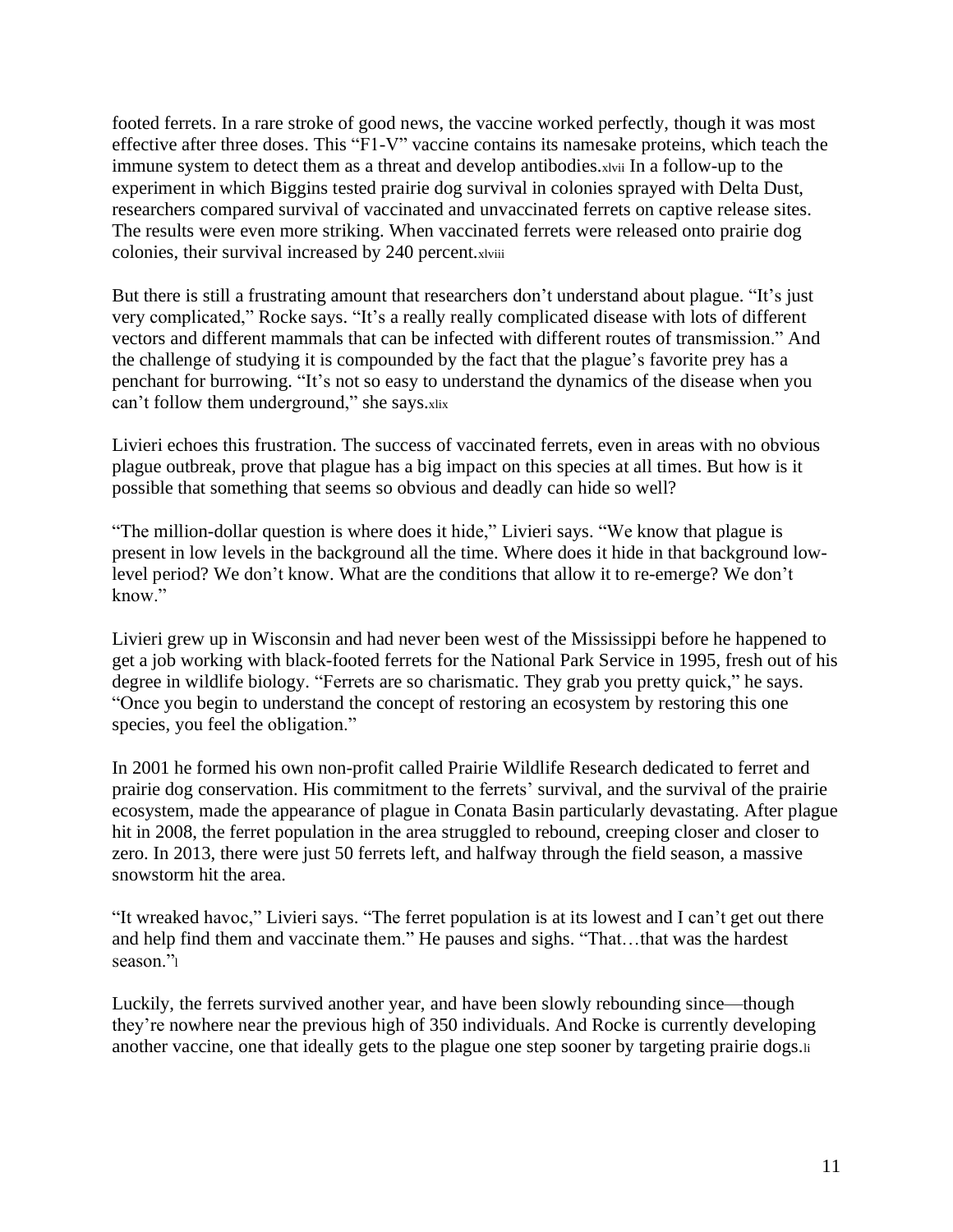"It's very different than the vaccine that's been used in ferrets so it can be orally administered," Rocke says. "Because we're not going to round up tons of prairie dogs."

After years of development, she is now confident that the oral vaccine is effective, but all the logistical hurdles are still being worked out. How do you ensure the prairie dogs eat the baits? How do you distribute them? Studies have found peanut butter-flavor vaccine pellets to be the most tempting to the prairie dogs, "Some locations we got as high as 90 percent uptake, so we thought we did pretty well there," Rocke says.

As for distribution, pellet shooters attached to drones and four-wheelers seem to do the trick. But the oral vaccine has still only been tested on a small scale, and widespread use is still a ways off. "I don't really see us getting away from vaccinating ferrets directly in any short period of time," Rocke says.lii

As Rocke, Livieri, and Biggins continue to battle the plague on the plains, others in the blackfooted ferret recovery effort have turned their attention to trying to give captive-bred ferrets the very best shot at survival in the wild by focusing on what they can control in captivity: genetics.

\*\*\*

Researchers think the inevitable inbreeding in the black-footed ferret program plays a role in how exceptionally susceptible black-footed ferrets are to plague and other diseases. Ever since a handful of Meeteetse ferrets gave birth to the first captive-born kits, captive breeding facilities has been acutely aware of the looming threat of genetic decline.

As a result, black-footed ferrets have become something of a poster child of captive breeding techniques and a pioneer of reproductive technologies in conservation. Since the recovery plan was first conceived in 1988, it has produced over 9,000 ferrets, nearly 5,000 of which have been released into the wild.liii

"People put a lot of effort into making sure that this time we got it right," says Tara Harris, director of conservation at the Phoenix Zoo, which is one of the five captive breeding facilities involved in the recovery effort. "Nobody wanted to fail after the population had been rediscovered. It's a ton of pressure to get it right."liv

Multiple facilities ensure that if something goes catastrophically wrong somewhere, most ferrets will still be safe. But no matter where they're located, they have a similar setup: a sterile, biosecure room (or series of rooms) with individual cages aligned in neat rows. These have metal bars and a plastic floor, with a black tube in the corner and a dark hole in the center. The hole leads to another black tube, which runs down into a metal box on the floor that acts as the ferrets' "burrow."lv

Ferret pairings are based entirely on genetics. Every year in the fall, the facilities swap ferrets between themselves to ensure the best matches. Each potential pairing is assigned a numerical rating called a Mate Suitability Indicator by a software program called MateRx. Numbers range from 1 to 6, with 1 being a "very beneficial" pairing and 6 being "very detrimental." The rating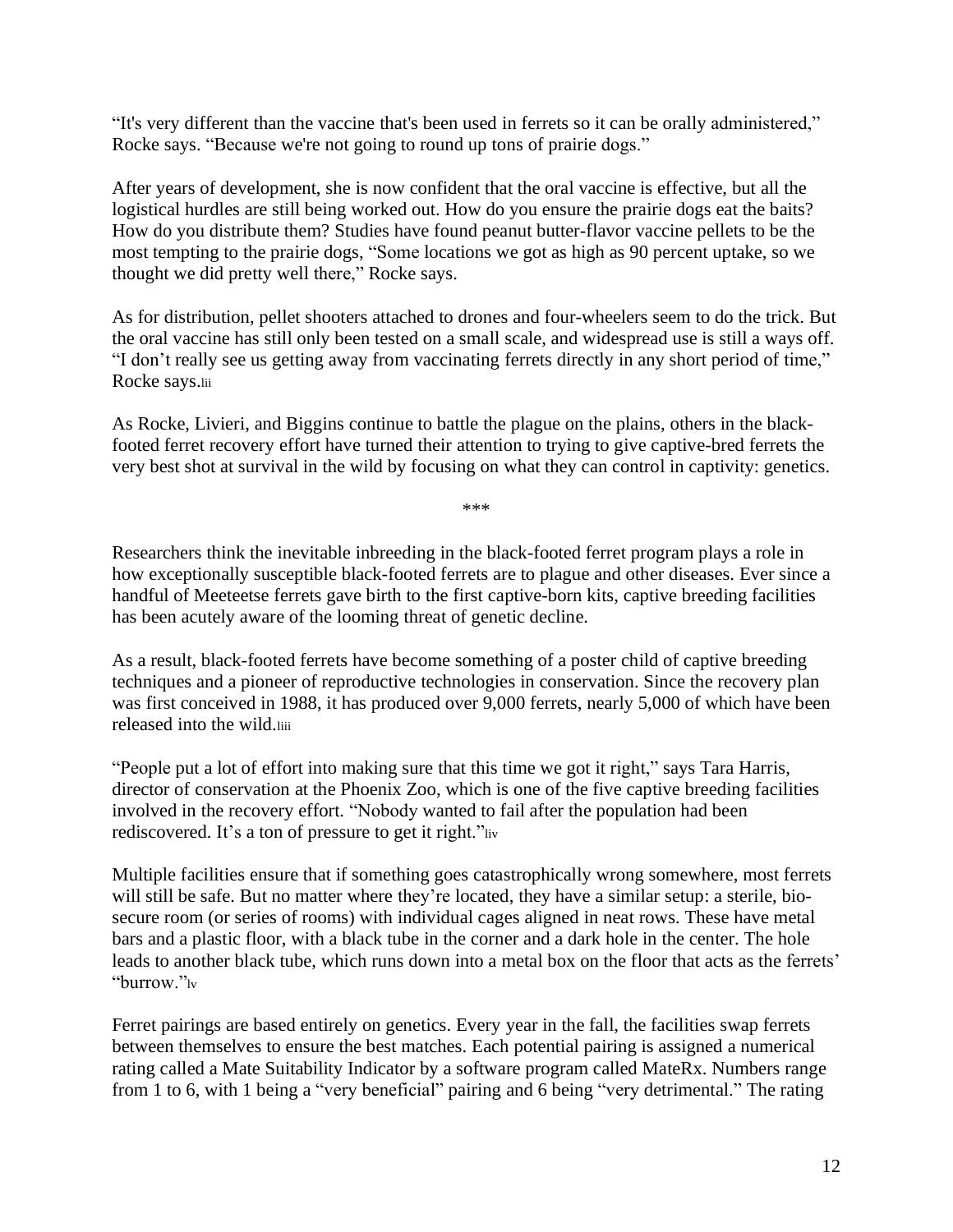is determined by factors like the expected changes in genetic diversity resulting from the offspring produced, the rarity of each individual parent's genetics, and the "proportion of unknown pedigree." The Smithsonian Conservation Biology Institute's studbook keeper, Paul Marinari, assigns each kit a studbook number, which helps breeding facilities keep track of pedigree and which ferrets are "good breeders."lvi

But the program's biologists have always been acutely aware that relying on the Meeteetse descendants alone won't cut it forever. In the 1990s, a woman named JoGayle Howard who worked at the Smithsonian pioneered artificial insemination in the ferret recovery effort, first experimenting on domestic ferrets, then moving on to Siberian polecats and finally to blackfooted ferrets themselves. By artificially inseminating females with the sperm of ferrets with no offspring, Howard found that she could introduce more genetic variability into the ferret line. To date, over 120 black-footed ferrets have been produced using artificial insemination technology.lvii And the techniques she developed were applied to other species at the Smithsonian—like the zoo's pandas and snow leopards.lviii

But with the threat of plague looming outside the sterile confines of the captive breeding facility, the black-footed ferret recovery effort is motivated to push breeding technologies even further. Scientists gathered together to form a "black-footed ferret recovery implementation team" in 2014, consisting of three subcommittees. The "genomics group" is using next-generation technology to assess the genome of the black-footed ferret. Another sub-group determines which ferret tissue samples might be valuable to try to preserve for future use. And the third sub-group focuses on cloning.

*Intra*-species cloning has been done before. Scientists have cloned a dog from a dog and a sheep from a sheep. "That happens all the time," says Sam Wisely, a conservation geneticist at the University of Florida and member of the recovery implementation team. What the black-footed ferret program wants to do is *inter*-species cloning—using a domestic ferret surrogate to give birth to a black-footed ferret clone.

Interspecies cloning has also been done in a very limited capacity, "but no one has incorporated that into a conservation program," Wisely says. "Black-footed ferrets would be the first endangered species to do it. If we did it."lix

That's still a big if. In 2018, a small non-profit based in Sausalito, California called Revive & Restore received their first permit to go ahead with the petri dish stage of cloning research.lx Revive & Restore is perhaps most famous for its bold ambition to bring iconic species like mammoths and passenger pigeons back from the dead, but in more recent years they have begun to set their sights on species that aren't yet extinct (just very nearly gone). The non-profit is currently testing the feasibility of cloning black-footed ferrets from sperm preserved from two ferrets in that original Meeteetse population that didn't survive to reproduce.lxi

This might seem like a drastic measure, but everyone who has worked with black-footed ferrets over the last several decades seems to agree it's a necessary one. Or at the very least worth a shot, given the grim reality in the wild.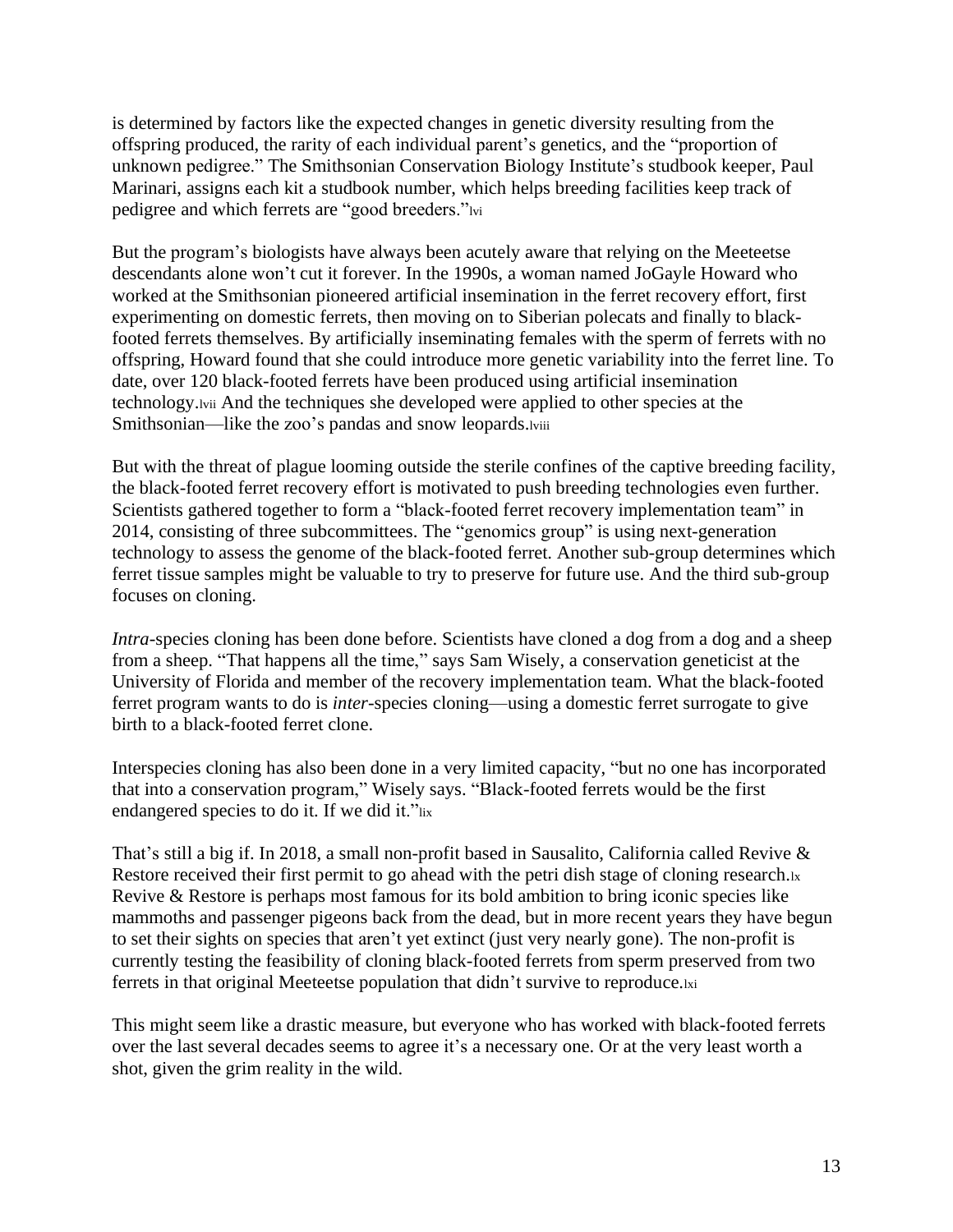"Plague, I think, is the number one thing preventing a speedy and rapid recovery," Wiley says. "The sooner we can get self-sustaining populations back in the wild, the sooner we can stop captively breeding them." In Wiley's opinion, if it weren't for plague, cloning wouldn't need to be a consideration.lxii

"The black-footed ferret [recovery effort] has been an incredibly innovative and successful program," says Ben Novak, the Revive & Restore black-footed ferret project leader. "You can say, oh, well, God, there's no hope for the ferrets without solving plague and it looks bleak, when in truth the narrative is, there's absolutely hope for the ferrets. We just have to overcome this one problem."lxiii

Revive & Restore is hoping to have a viable black-footed ferret clone within two years, if they get approval to move on to live animal testing.lxiv They're also looking into a longer-term genetic solution to plague. Novak says that black-footed ferrets do seem to have the genes that would help them resist plague, but they aren't "kicking on" in time to save the ferrets that have been infected. Studies in mice have indicated that the resistance could potentially be turned on permanently, with some genetic tweaking.

"We're several years away from actually testing something like this in black-footed ferrets," Novak says. "But I do believe that there is a future for black-footed ferrets in which they are a self-sustaining species that no longer requires vaccination."lxv

\*\*\*

The black-footed ferret recovery effort has in many ways been a success story. "I can't think of a recovery plan that has more people dedicated to saving this species. It just has a lot of people rooting for it," Wisely say. "They're kind of the flagship for prairie conservation."

But it also offers a dire warning. Much of the tireless work of hundreds of people around the country to keep black-footed ferrets alive wouldn't have been necessary if we hadn't avoided facing the problems ferrets faced on the prairie until it was nearly too late. "The black-footed ferret program is the perfect case study of don't let species get that rare," Wisely says.lxvi

Livieri has dedicated years of his life to vaccinating ferrets and aiding in prairie dog oral vaccine studies and is hopeful about cloning as another potential tool to help save the species. However, he says, "what this represents is we failed. We failed to preserve them in the wild and now we are dealing with the consequences of that failure. You shouldn't normally have to do this."

The black-footed ferret program has been a story of hindsight being 20-20, of crises narrowly averted. Livieri hopes that ferrets can serve as a lesson to programs that aren't yet so desperate, but might someday find themselves in this position in the future. Even if cloning works for black-footed ferrets, for instance, there are only two ferrets with tissue that has been well enough preserved to clone.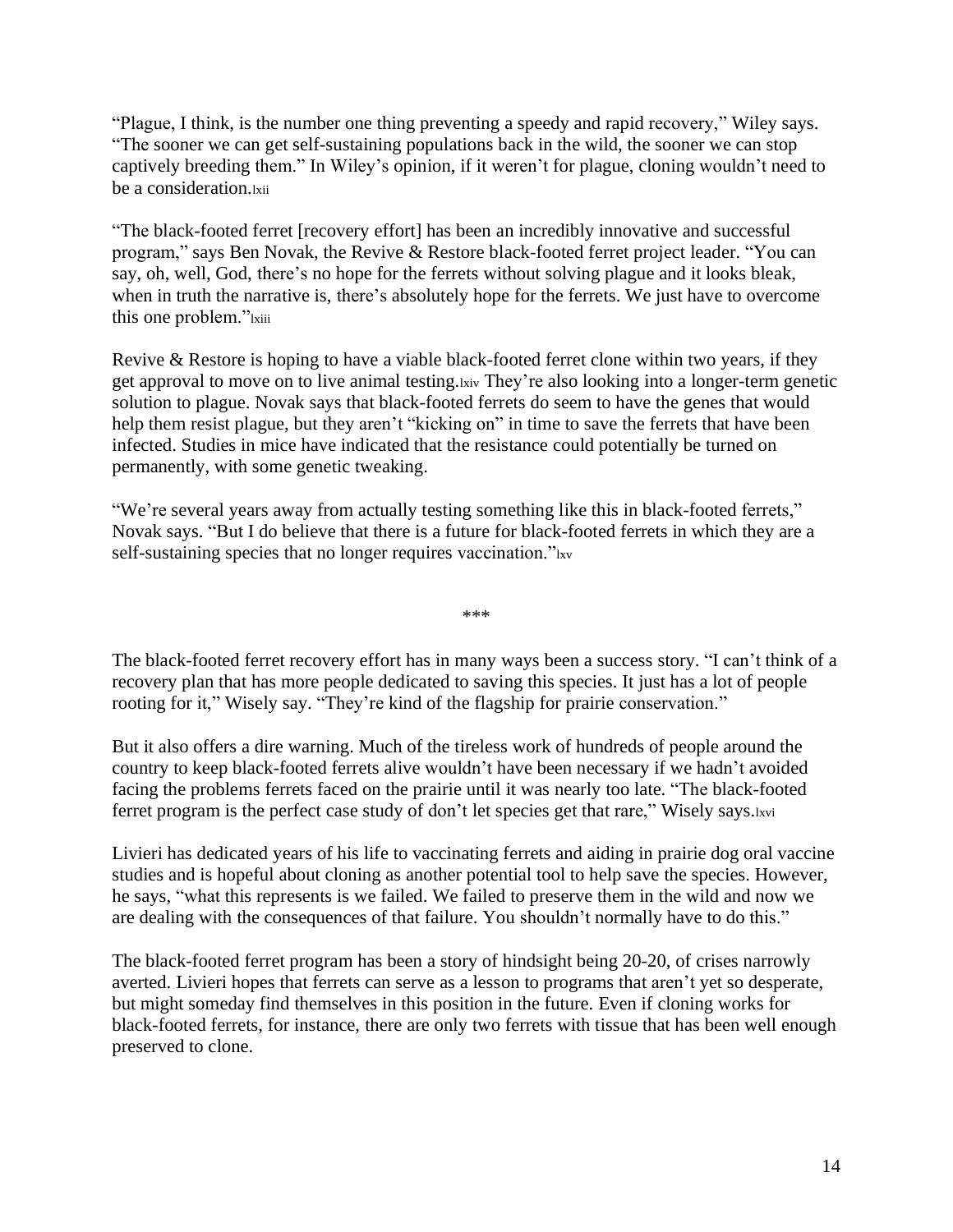"With a species now, take as many samples as you can. If you can, bring a few individuals into captivity and figure out how to breed them," Livieri says. "Figure this out now. It's all about preparing yourself for the eventuality of a species being pushed to the brink of extinction. How are you going to get back out of that hole?

"When you think about black-footed ferrets, we got all the way down the drain. If you're down at the bottom of the drain, you're going to have to do some really drastic things."lxvii

Meanwhile, there is still a startling amount we don't know about how plague is affecting other species across the American west. Biggins believes it could be having a dramatic effect that reaches far beyond ferrets and prairie dogs. "[Ferrets] taught us a really important lesson," Biggins says. "That spurred our interest in plague."

He worries that by only focusing on dramatic, obvious cases of plague, researchers are still missing the bigger picture. Wildlife disease ecology is still a relatively new field, in part because diseases can be so tricky to study—even ones that are far less evasive than plague. New technologies can provide quicker, more satisfying solutions, but they're often treating a symptom rather than root causes.

"As each new disease comes along, one by one, we've been saying we can solve this with our technology and then business as usual. For some reason—I think it's human arrogance—we think our technology can solve everything," Biggins says.lxviii

But ignoring a problem because it's challenging, or because we wish it weren't there, doesn't keep it from causing harm. Cloning could indeed help save the black-footed ferrets, or at least buy them a little more time. Meanwhile, plague has started moving east again. It's still spreading, though no one knows how. No matter how many ferrets researchers clone, plague will still be out there, causing ripples of disappearances across the West, just waiting for us to take notice.

prairie/es/BFF%20Managed%20Care%20Operations%20Manual.pdf.

<sup>i</sup> "Rapid City, SD Weather History," Weather Underground, May 12, 2008,

https://www.wunderground.com/history/daily/KRAP/date/2008-5-12; *Travis Livieri Interview 2*.

ii "A Black-Footed Ferret Haven: South Dakota's Conata Basin," Defenders of Wildlife, accessed August 2, 2020,

https://defenders.org/blog/2020/04/black-footed-ferret-haven-south-dakotas-conata-basin.

iii Rachel Abbot and Tonie Rocke, "Plague" (National Wildlife Health Center, 2012).

iv *Travis Livieri Interview 2*.

<sup>v</sup> *Travis Livieri Interview 1*.

vi *Travis Livieri Interview 1*; *Travis Livieri Interview 2*.

vii *Travis Livieri Interview 1*.

viii Abbot and Rocke, "Plague."

ix *Travis Livieri Interview 1*; Abbot and Rocke, "Plague."

<sup>x</sup> *Travis Livieri Interview 1*; *Travis Livieri Interview 2*.

xi "A Black-Footed Ferret Haven."

xii "Black-Footed Ferret Draft Recovery Plan" (Denver, Colorado: U.S. Fish and Wildlife Service, February 2013), https://www.fws.gov/mountain-prairie/es/species/mammals/blackfootedferret/2013DraftRevisedRecoveryPlan.pdf. xiii "US Fish and Wildlife Service Black-Footed Ferret Managed Care Operations Manual" (US Fish and Wildlife Service, January 16, 2017), https://www.fws.gov/mountain-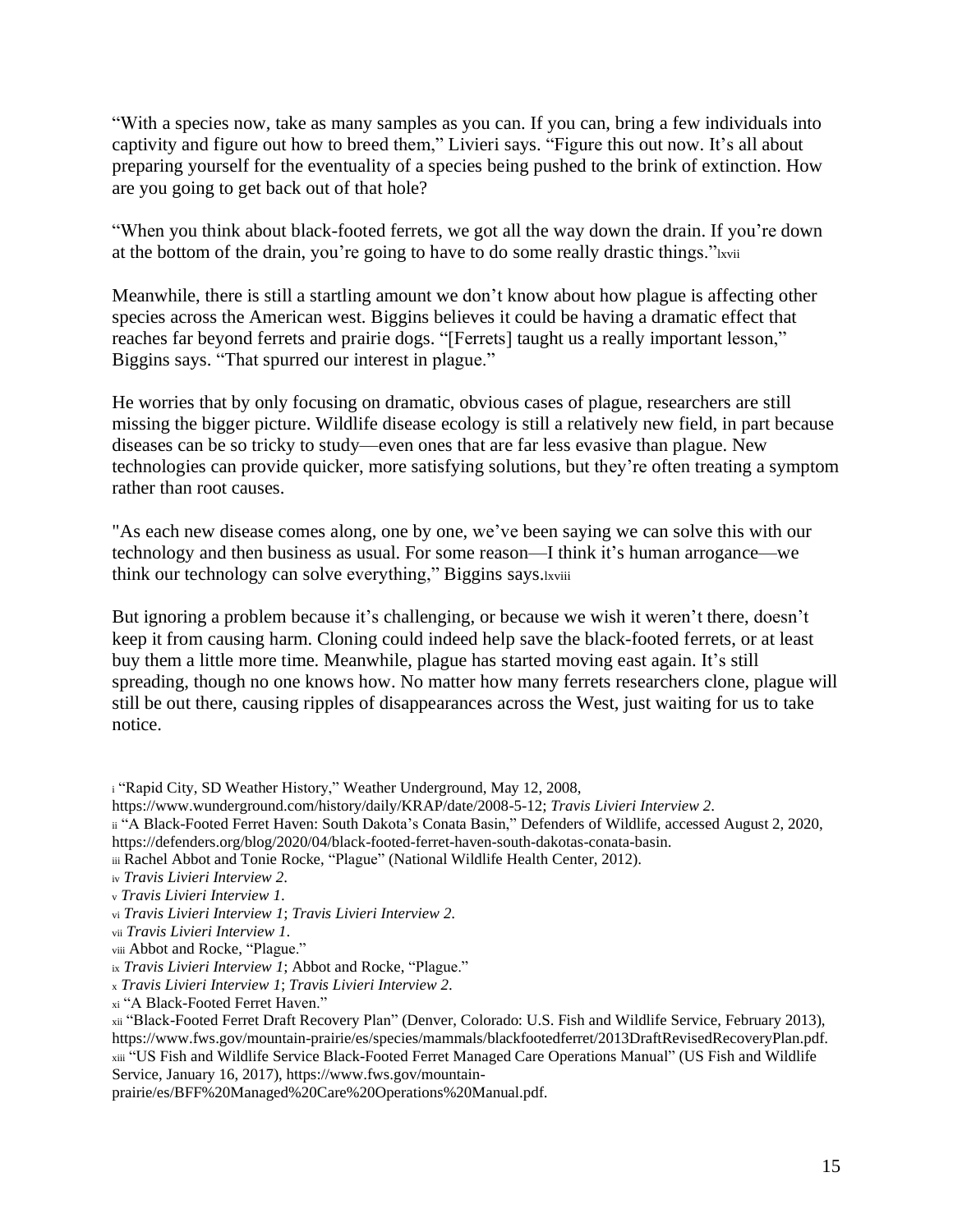xiv "Black-Footed Ferret Draft Recovery Plan"; "US Fish and Wildlife Service Black-Footed Ferret Managed Care Operations Manual."

xv Abbot and Rocke, "Plague."

xvi "US Fish and Wildlife Service Black-Footed Ferret Managed Care Operations Manual."

xvii Valerie Barko, "History of Policies Concerning the Black-Tailed Prairie Dog: A Review," *Proceedings of the Oklahoma Academy of Science* 77 (1997): 27–33.

xviii Abbot and Rocke, "Plague."

xix *Kimberly Fraser Interview 2*.

xx Tilli Tansey, "Plague in San Francisco: Rats, Racism and Reform," *Nature* 568, no. 7753 (April 24, 2019): 454– 55, https://doi.org/10.1038/d41586-019-01239-x.

xxi *Proceedings of the Symposium on the Management of Prairie Dog Complexes for the Reintroduction of the Black-Footed Ferret* (U.S. Department of the Interior, Fish and Wildlife Service, 1993).

xxii *Dean Biggins Interview 1*, n.d.

xxiii Dean E. Biggins et al., "Vector Control Improves Survival of Three Species of Prairie Dogs (Cynomys) in Areas Considered Enzootic for Plague," *Vector Borne and Zoonotic Diseases (Larchmont, N.Y.)* 10, no. 1 (February 2010): 17–26, https://doi.org/10.1089/vbz.2009.0049.

xxiv *Dean Biggins Interview 1*.

xxv *Travis Livieri Interview 1*.

xxvi *Dean Biggins Interview 1*.

xxviiTom Thorne and Elizabeth S. Williams, "Disease and Endangered Species: The Black-Footed Ferret as a Recent Example," *Conservation Biology* 2, no. 1 (1988): 66–74.

xxviii "History of the Black-Footed Ferret | Black-Footed Ferret Recovery Program," accessed August 2, 2020, https://blackfootedferret.org/history/.

xxix Brian Miller, Richard Reading, and Steve Forrest, *Prairie Night: Black-Footed Ferrets and the Recovery of Endangered Species* (Washington, DC: Smithsonian Institution Press, 1996).

xxx "History of the Black-Footed Ferret | Black-Footed Ferret Recovery Program."

xxxi Miller, Reading, and Forrest, *Prairie Night: Black-Footed Ferrets and the Recovery of Endangered Species*. xxxii *Ben Novak Interivew*, n.d.

xxxiii *Dean Biggins Interview 1*.

xxxiv "State Game Officials Have Noted a Significant Increase In...," UPI, accessed August 2, 2020, https://www.upi.com/Archives/1984/08/28/State-game-officials-have-noted-a-significant-increasein/9056462513600/.

xxxv *Dean Biggins Interview 1*.

xxxvi Abbot and Rocke, "Plague."

xxxvii James Coates Tribune Chicago, "'TRAGIC MISTAKE' MAY MEAN END OF RARE FERRET," Sun-Sentinel.com, accessed August 2, 2020, https://www.sun-sentinel.com/news/fl-xpm-1985-11-12-8502200230 story.html; Thorne and Williams, "Disease and Endangered Species."

xxxviii *Travis Livieri Interview 1*.

xxxix *Dean Biggins Interview 1*; Tribune, "'TRAGIC MISTAKE' MAY MEAN END OF RARE FERRET." xl *Dean Biggins Interview 2*, n.d.

xli Dean E. Biggins et al., "Mortality of Siberian Polecats and Black-Footed Ferrets Released onto Prairie Dog Colonies," *Journal of Mammalogy* 92, no. 4 (August 16, 2011): 721–31, https://doi.org/10.1644/10-MAMM-S-115.1.

xlii E. Biggins et al., "The Effect of Rearing Methods on Survival of Reintroduced Black-Footed Ferrets," *The Journal of Wildlife Management* 62, no. 2 (1998): 643–53, https://doi.org/10.2307/3802340.

xliii Abbot and Rocke, "Plague." xliv *Dean Biggins Interview 1*.

xlv Elizabeth S. Williams et al., "Plague in a Black-Footed Ferret (Mustela Nigripes)," *Journal of Wildlife Diseases* 30, no. 4 (October 1994): 581–85, https://doi.org/10.7589/0090-3558-30.4.581.

xlvi Abbot and Rocke, "Plague."

xlvii Tonie E. Rocke et al., "Recombinant F1-V Fusion Protein Protects Black-Footed Ferrets (Mustela Nigripes) Against Virulent Yersinia Pestis Infection," *Journal of Zoo and Wildlife Medicine* 35, no. 2 (June 2004): 142–46, https://doi.org/10.1638/03-021.

xlviii Marc R. Matchett et al., "Enzootic Plague Reduces Black-Footed Ferret (Mustela Nigripes) Survival in Montana," *Vector Borne and Zoonotic Diseases (Larchmont, N.Y.)* 10, no. 1 (February 2010): 27–35, https://doi.org/10.1089/vbz.2009.0053.